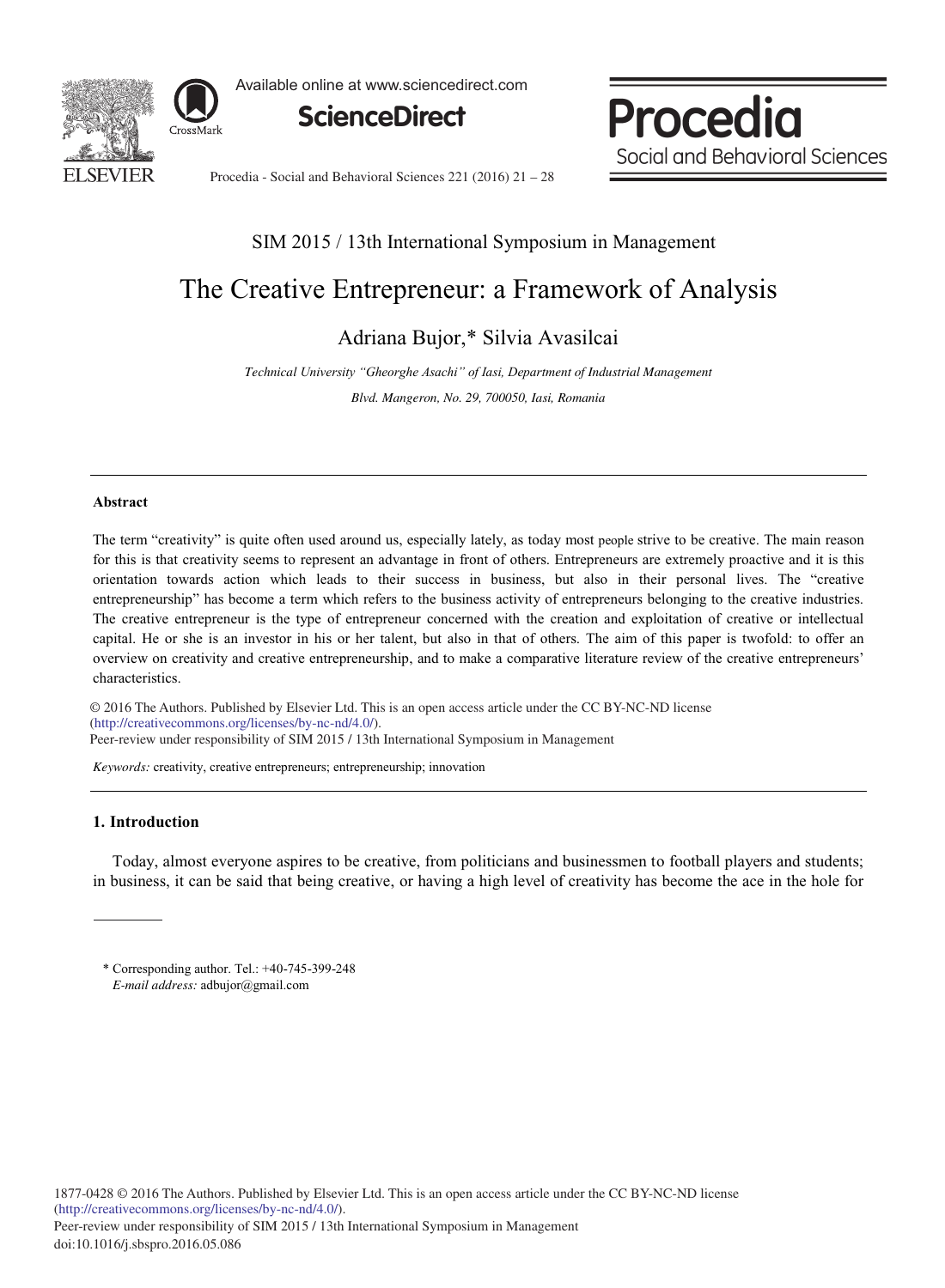competitive advantage on crowded markets.

Defining creativity is as frustrating as a search for the needle in a haystack or how Leslie Owen Wilson well said: it is as frustrating as trying to collect liquid mercury once used to make thermometers (Wilson, 2015). When the thermometer is dropped and its housing breaks, the mercury that is encapsulated will separate into small balls. It is almost impossible to collate all these balls without considerable effort, given that every attempt to capture them, mercury causes continued division.

"Creator", "creation", "creativity" are some of the most overused words and ultimately the most misleading ones. Stripped of any particular significance by a generation of bureaucrats, public servants, managers and politicians, the word "creator" became almost unusable (Tusa, 2003).

Beautiful and successful businesses can be set up in any sector of these industries: advertising, architecture, arts and antique markets, crafts, design, designer fashion, interactive leisure software (electronic games), music, performing arts, publishing, software and computer services, television and radio, film and video, with the condition to respect the rules of entrepreneurial initiatives.

## **2. Creativity**

#### *2.1. Definitions of Creativity*

The brief definitions of creativity are subjectively interpreted, both by those who conceive them and by those who read them. Most of us know that something is created when we see it, hear it or experience that something, even if we cannot say to those around us why. It simply is creative for us, it reaches us in a certain chord, in a certain way, is something totally different and unique, offering a new understanding or a whole new perspective to each one of us! Creativity can evoke a strong emotional or physical response, which will take our breath away, or anything that may cause either joy or surprise.

According to Webster online dictionary, creativity is the ability or the power to create, to bring into existence / life, to invest with a new form, to produce through an imaginative feature, to make or to give life to something new (Merriam Webster, 2015).

Wikipedia defines creativity as a mental characteristic, even an intellectual one, that allows a person to think outside the box, which leads to innovative or different approaches for a given task (Wikipedia, 2015). In fact, nowadays, for a better understanding of things surrounding us, we are all advised to think outside the box.

In *Management and Creativity* the author, Chris Bilton (lecturer at the Center for Cultural Policy Studies and Director of the MA in Creative and Media Businesses, University of Warwick) talks about the so called real creativity, asserting that this cannot be found in the independent and self-sufficient creative teams, but in the ability to make connections between different ways of thinking and different types of people (Bilton, 2007). For Bilton, creativity should not be assigned to a specific mood, in a room, a certain type of man, an individual, but it is found in the transition points between different ways of thinking. What happens if we close the door? We will never be able to hear the whole story.

If the American writer Henry Miller defines creativity as the emergence of a composition which is new and valuable, the entrepreneur John Haefele considers creativity as the capacity to make new combinations of social value.

In *Creativity – Flow and the Psychology of Discovery and Invention*, the author and psychologist Mihaly Csikszentmihalyi defines creativity as being any act, idea or product that modifies an existing domain or that converts an existing domain into a new one … What matters is whether the novelty that he or she produces is accepted for inclusion in the field (Csikszentmihalyi , 2013)*.* 

According to the studies conducted by Sternberg, creativity is a very complex human performance and event, one of the highest levels of performance and achievement to which humanity can aspire. For many in arts, including creative writers and poets, the highest degree of the creative process is almost a combined response of the whole being, involving all aspects of such a person's response repertoires (Sternberg, 1988). Many of creativity's subcomponents are simultaneously and / or sequentially combined in order to approach to this almost total response of the human being.

Rollo May, known author, existential psychologist and philosopher, in *The Courage to Create*, defines creativity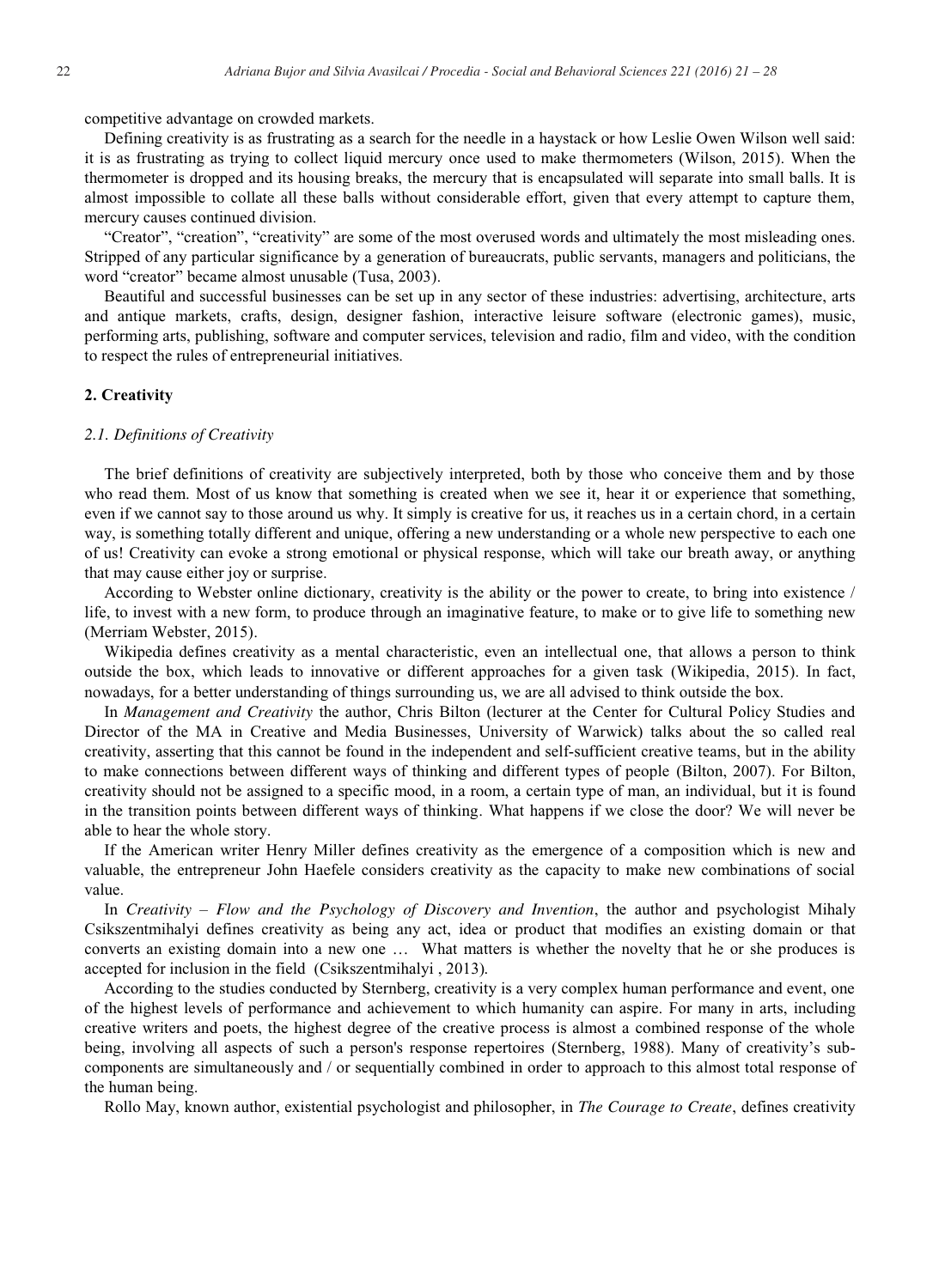to be the process of bringing something new to life. Creativity requires passion and commitment, it informs what was previously hidden and now moving towards a new life, and the experience is one of ecstasy (May, 1994).

In turn, the scientist H.H. Fox considers creativity to be any thought process in which original models form, and express, while E. Paul Torrance, a creativity investigator, educator and academic, sees creativity as fluency, flexibility, originality and sometimes development.

As for creative thinking, the author Roger von Oech believes that this involves imagining the familiar things in a new light, digging deep in order to find both previously undetected patterns, and connections between unrelated phenomena. From all these definitions, it is clear that they share the view that creativity is something: new, innovative, original, and unique.



Fig. 1. Creativity's characteristics

Most of the time it is something new, but there are few occasions when it is not. Consequently, whether this is new or not, it definitely has to be innovative, which gives the original touch, and, in the end, the unique character.

### *2.2. Types of Creativity*

The term creativity is quite often used around us, especially lately. This is due to the fact that the need for creativity has become increasingly significant at regional, national and international levels. Basically creativity is everywhere and nowhere, and one often hears and talks about: individual creativity, organizational creativity, and municipal / local creativity.

*Individual Creativity* comes from a deliberate, self-aware process, observing and responding to more "subselves" (semi-independent components of personality that can operate cohesive or conflictual (Gerlach, 2015)) that are internalized, and are linking together different thinking styles.

*Organizational Creativity* refers to making links between individuals and organizations in a network or system of creation (Bilton, 2007). In both cases, the key to creativity is the ability to manage complexity and contradiction.

When we talk about creativity at the municipal level, basically we are talking about *urban creativity*, as many experts in the field call it. The urban creativity derives from the problems and urban cities' potential, as well from the unique answer that they need. Urbanity itself (critical mass, diversity and interaction) strives towards a certain kind of creativity, characterized by specializations, niches and hybrid ideas (Landry, 2008).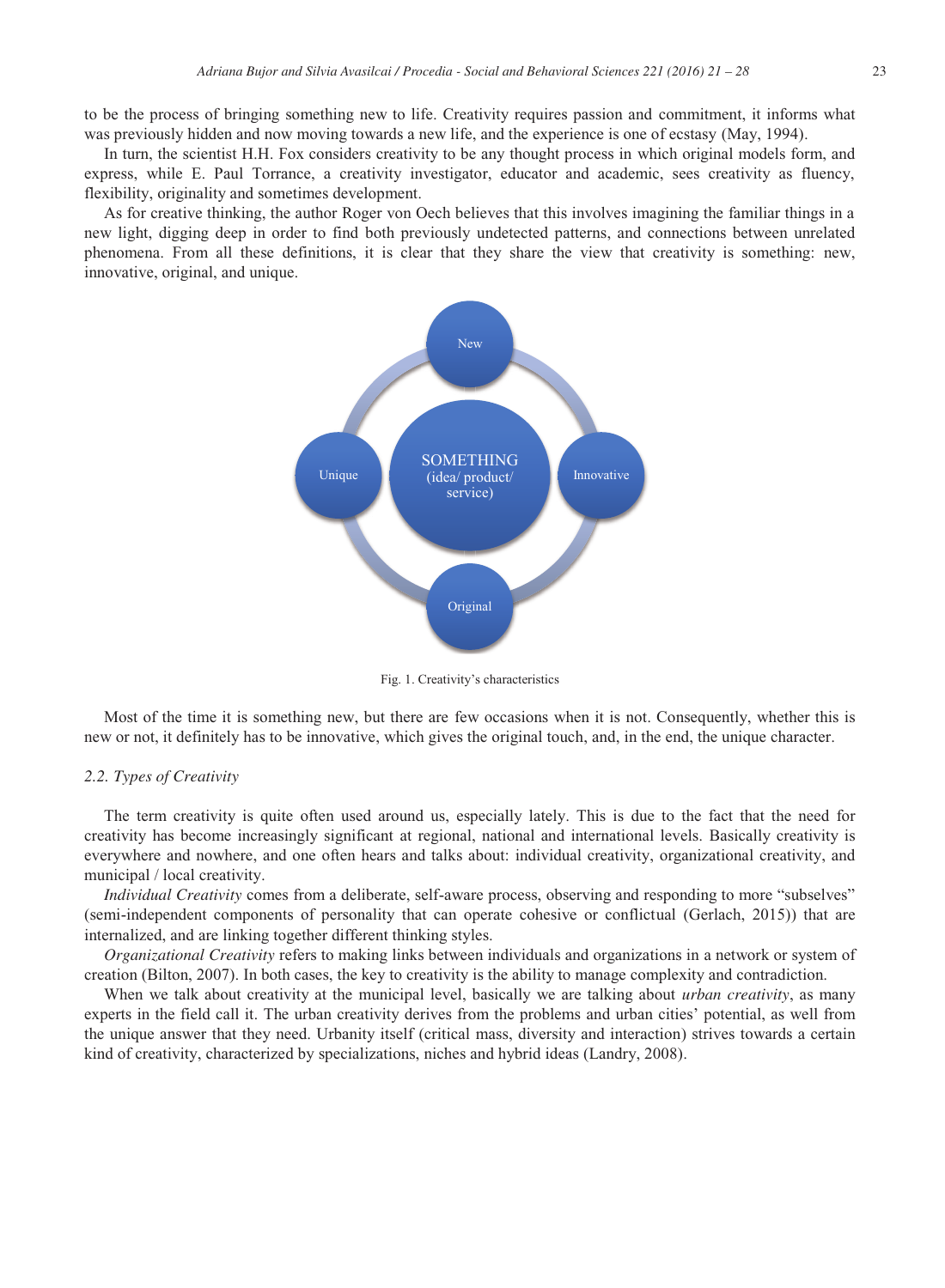For a better illustration of what urban creativity is about, the examples offered by Charles Laundry such as Glasgow's case in Scotland, the city of Mantua in Italy, city of Huddersfield in England, Helsinki in Sweden, are quite popular and eloquent.

In 2007, the *The National Curriculum in Action*, that represents the National Education Curricula in England, defined creativity as a set of four "characteristics of creativity":

- Imagination: defines what the process of creation always implies: imaginative thinking or behavior;
- The imaginative activity / thinking / behavior must be applied to a particular purpose or to achieve an objective;
- The imaginative and creative processes must generate something original;
- The creative result must be of value to the objective or purpose.

As it was earlier mentioned, creativity means different things to different people, and can be defined in numerous ways, also on distinct levels and different disciplines, from a finite perspective, as it follows:



Fig. 2. Types of creativity on distinct levels and different disciplines

Ross Mooney proposes four major approaches to defining / ascertaining creativity depending on the four aspects of the problem that a person uses in order to meet his / her initial expectations. (Mooney, 1963):

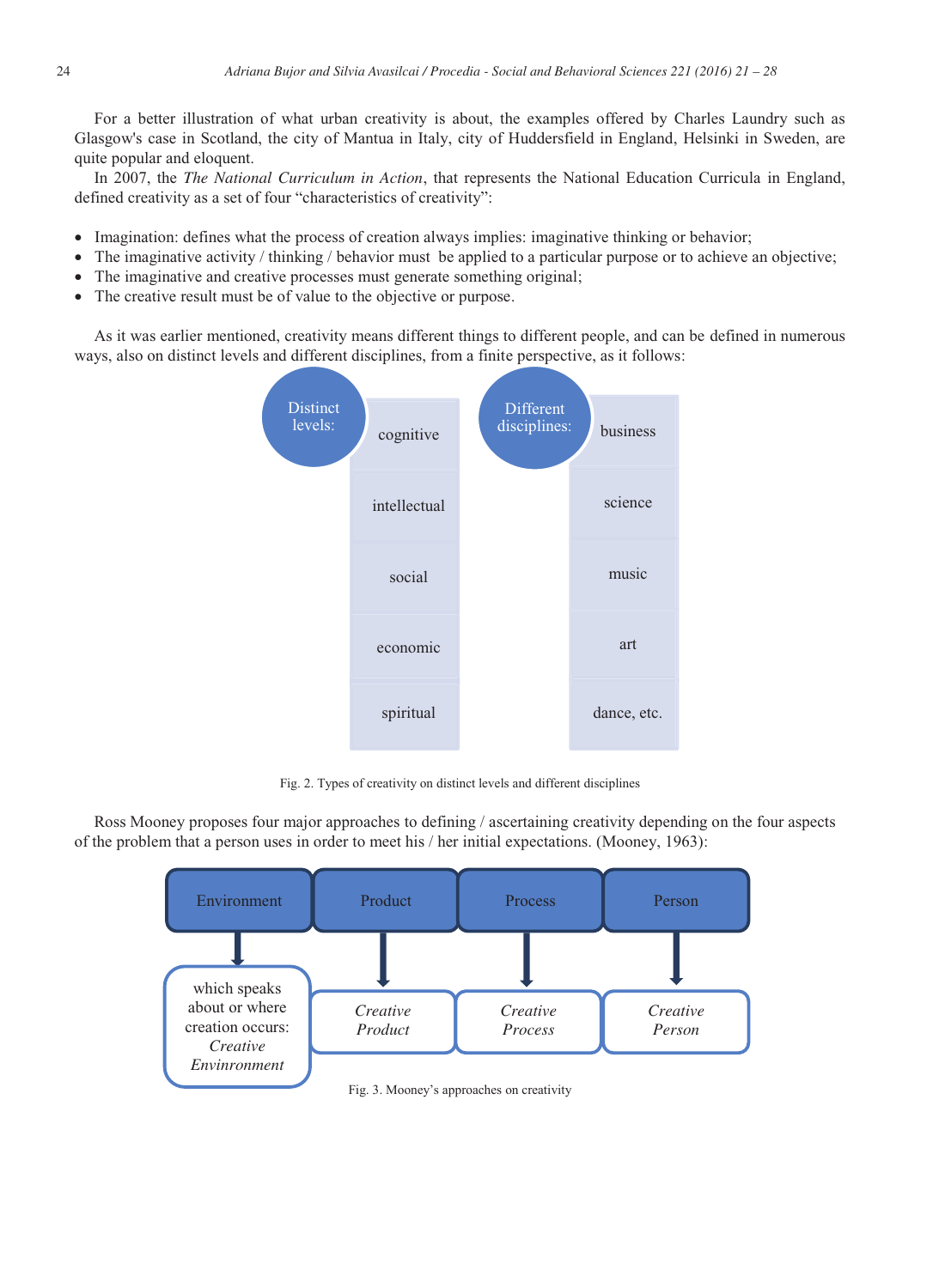#### **3. Entrepreneurship in Creative Industries**

#### *3.1. Entrepreneurship and Entrepreneurs*

It is said that we all have the entrepreneurial spirit inside of us, a spirit that just waits to come out! Entrepreneurship starts with a vision, and most importantly for an entrepreneur is to be unstoppable! One thing that many do not know is that entrepreneurship is not genetic, but can be taught. The will, skills, knowledge are some of the features that we can learn and improve through practice. Although entrepreneurship exists in each of us, without hard work only few entrepreneurial qualities obtained at birth can help us in the long term. Entrepreneurs make things to become reality using their own will, their own qualities and knowledge, traits that can be learned and developed.

Entrepreneurs go through life looking for opportunities to sell, innovate to bring value to customers and all their shareholders. The highest and hardest is to reproduce this value, the greater are their profits, and benefits.

Over time several definitions for the term of entrepreneurship were given by the literature describing it as a business process. The oldest definition dates from the eighteenth century, and describes entrepreneurship in economic terms, as a risk taker process to buy at certain known prices and to sell at uncertain prices.

In turn, the entrepreneurship definition was later extended by economists, that included the concept of bringing together the factors of production. Afterwards, the concept of innovation was added. The same concept can describe a process, a market, a product or a factor, or even an organization. The following definitions describe entrepreneurship as involving the creation of new businesses that have the entrepreneur as the founder (Di-Masi).

In *Essay sur la nature du commerce en General*, Richard Cantillon sees an entrepreneur as being an intermediary between capital and labor (Cantillon, 1959), and together with Adam Smith, started to study the entrepreneurship.

In turn, the Austrian economist Joseph Schumpeter considers an entrepreneur as the person who is able and wants "to convert a new idea or invention into a successful business" (Schumpeter, 2012), and the understanding process of entrepreneurship is due to him.

In Romania, an ample definition can be found in the law for encouragement of private entrepreneurship (Law 133/1999), according to which an entrepreneur is a self-employed or legal person(s), that, individually or in association with other self-employed or legal person(s), organizes a trading company, called enterprise in order to develop trade actions and transactions, with the purpose to obtain profit through the production of material goods or services and by selling them on a free market (Avasilcăi & Huțu, 2012).

#### *3.2. Creative Entrepreneurship*

Entrepreneurship in creative industries, and information related to the development of entrepreneurial skills in these industries are not well known, or rather fully known. The term of creative entrepreneurship has become a term that refers to the business activity of entrepreneurs belonging to the creative industries.

According to Wikipedia, creative entrepreneurship is the practice of setting up a business or self-employment in one of the creative industries (Wikipedia, 2013). Creative industries entrepreneurship represents a new way of thinking, a new attitude, which is to seek opportunities in cultural organizations, in terms of their cultural mission as a starting point (UNCTAD; UNDP, 2010).

Creative businesses are more active than other types of businesses in promoting innovation. The real challenge that those who dare to engage in a creative entrepreneurship must face, is the need to find a balance between the artistic side, and the financing and the business development side.

From the term of entrepreneurship in the creative industries (creative / cultural entrepreneurship) derives the term of entrepreneur in the creative industries (creative entrepreneur), which deals with the realization of a strategy, organizational design and leadership in a cultural context. This notion characterizes those talented and successful entrepreneurs, able to turn their ideas into products or services to society (UNCTAD; UNDP, 2010).

An important issue, that a creative entrepreneur must cope with is the distinct challenge to build and support a business only from creative activities, as well as facing challenges that normally only small businesses usually face, such as: to find an adequate market for their type of creative business; to determine this market to ask more and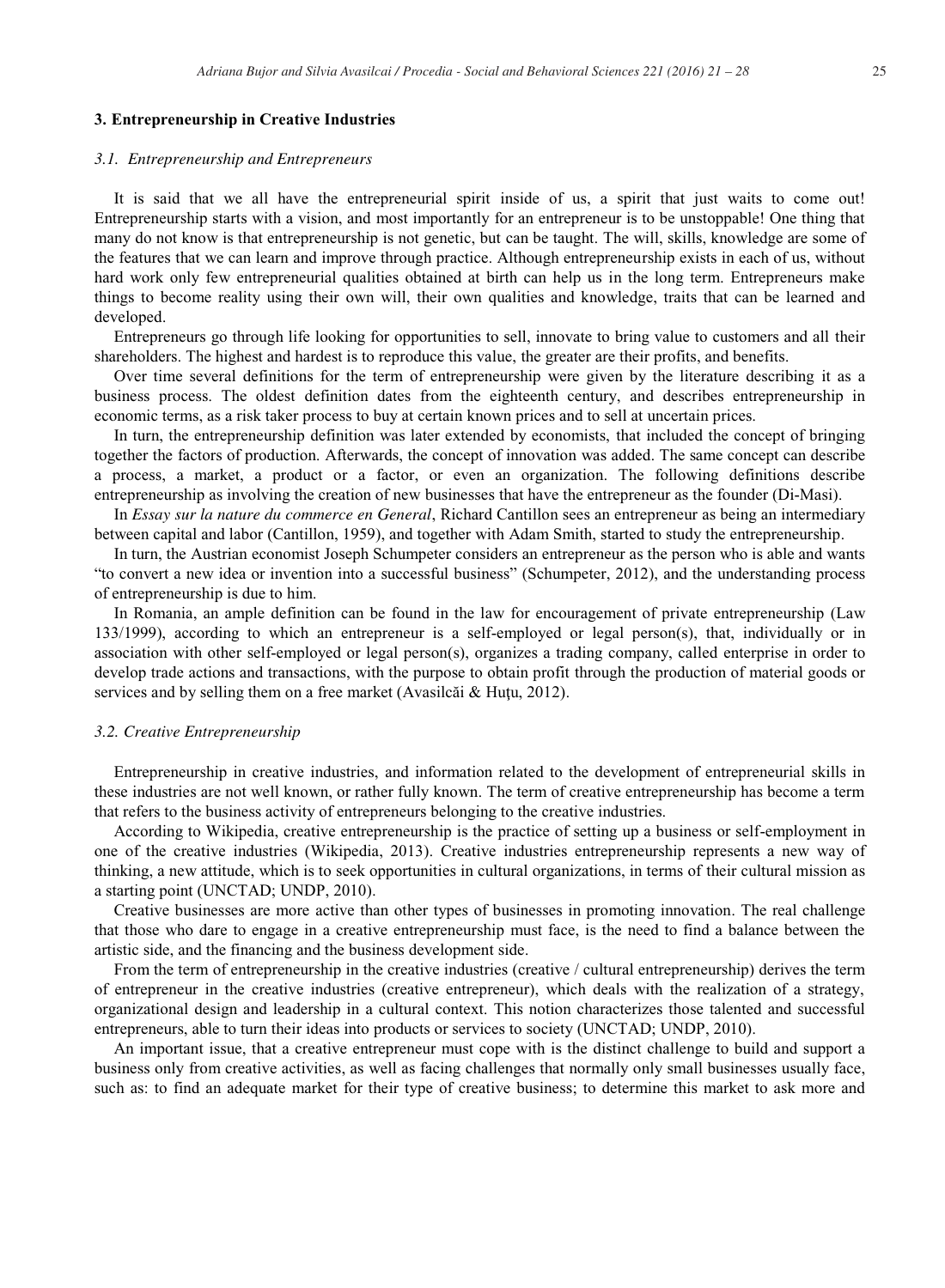more for their business object; to attract capable people; to identify financial and technical resources; to think and develop strategies on how to compete, collaborate, and specialize in order to adjust to market changes.

The last challenge is particularly important, and a creative entrepreneur must always have it in mind, especially on his / her personal level. As Henry notes in his book, a creative entrepreneur, if he /she wants a long-term career in the creative industries must ensure that it is sustainable, given the fact that these industries are ruled by fashion, tastes and young people (Henry, 2007).

The fact that creative businesses are often developed in special environments characterized by rapid social and technological changes, tough competitions and ephemeral relationships with customers, has already been demonstrated. For this reason, we believe that creative entrepreneurs from some sectors of the creative industries need a business manager or a stakeholder, in order to learn the skills required to lead to the business development, especially in such an unstable economic environment. In this context, it is very important that they make a strong team, completing each other, respecting both sides' values, and are able to avoid different conflicts that may occur between them, as the creative entrepreneur tends to forget about the object of the business. The creator always wants and tries to create original and unique things, to be able to face the competition, while the business manager desires to be more efficient (Bujor & Avasilcai, 2015).

#### **4. Creative Entrepreneurs' characteristics: a comparative literature review**

To achieve and complete a list of information about the activities and qualities that drives entrepreneurs' results, over time numerous studies have been undertaken. Their common conclusion was that all successful entrepreneurs present the following qualities: interior control, planning capacity, risk takers, innovation, feedback users, decisionmakers, and independence. Undeniably, this list finds itself in a continuous process of improvement, by adding new characteristics. The question is whether these qualities are found in creative entrepreneurs as well.

Following discussions with various contractors working in the creative industries it can be said that the vast majority of these qualities are found in creative entrepreneurs, as well. Certainly, for those that have their business in IT, publishing, advertising, all characteristics are valid. But we cannot say this for sure in case of a painter, a sculptor, an actor, generally in the case of an artist. We all know that most artists have volcanic tempers with various inner experiences, therefore interior control is a questionable quality of these creative entrepreneurs. The same can be said about capacity planning. It is difficult for those creative entrepreneurs, whose main activity is based on creation, such as a designer, a craftsman, a composer. For them the creative process requires an idea (and an innovative one), therefore it cannot be planned or orchestrated to occur. This can take months, weeks, or maybe a day or two.

According to Wikipedia, creative entrepreneurs differ from other entrepreneurs, including the social entrepreneurs, in that the first ones are most concerned with creating and exploiting intellectual or creative capital. Essentially, creative entrepreneurs are considered investors in talent: their own or others. The most famous entrepreneurs have combined creative flair with entrepreneurial talent to build business empires of billion dollars. Among them Murdoch, Madonna and Branson are famous (Wikipedia, 2013).

Of all definitions, and characteristics found so far in the literature, aiming at describing an entrepreneur in the creative industries, two specific prerequisite skills emerge: they should understand very well the concept of intellectual property, and this must be combined with their ability to achieve and manage a cash flow, key talents and the creative process itself. Michael Gordon argues that entrepreneurship encompasses the following three factors:



Fig. 4. Entrepreneurship's factors, according to Michael Gordon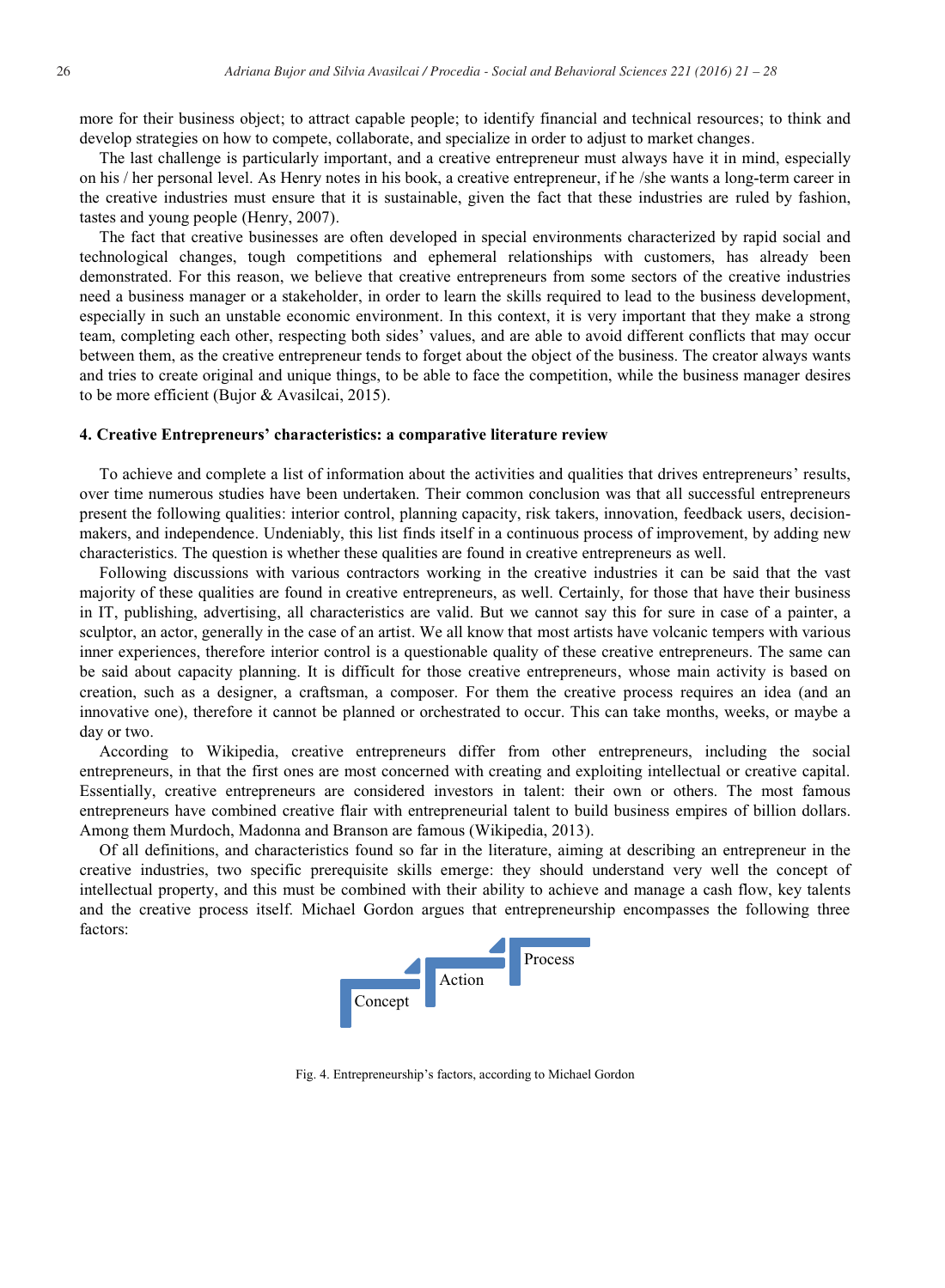Starting from the 11 essential entrepreneurial skills needed to increase the chances of success in any undertaken endeavor, not only in entrepreneurship, that were proposed by Gordon (Gordon, 2012), and the list of the 11 rules for successful creative entrepreneurs proposed by John Howkins (Howkins, 2001), a comparative analysis between the two lists was done, in order to seek associations /similarities and differences between entrepreneurs in general (first column) and creative entrepreneurs (second column).



Fig. 5. Creative Entrepreneurs'characteristics: a comparative literature review

First, we started by finding associations between the two lists, using full lines, as shown in the figure above. There were two remaining skills belonging to Gordon' list for which we could not find a proper match in Howkins' list of skills: using brainstorming and efficient communication. What we can say is that the use of brainstorming can be a little bit strange for creative entrepreneurs, as their businesses are mainly based on their ideas, creations, and innovations, that most of the time are patented / protected by intellectual property. As for the lack of efficient communication from the list, the only reasonable explanation that we can think about is the fact that creative entrepreneurs best communicate through their creations, their art, and their performances. Nevertheless, we can also